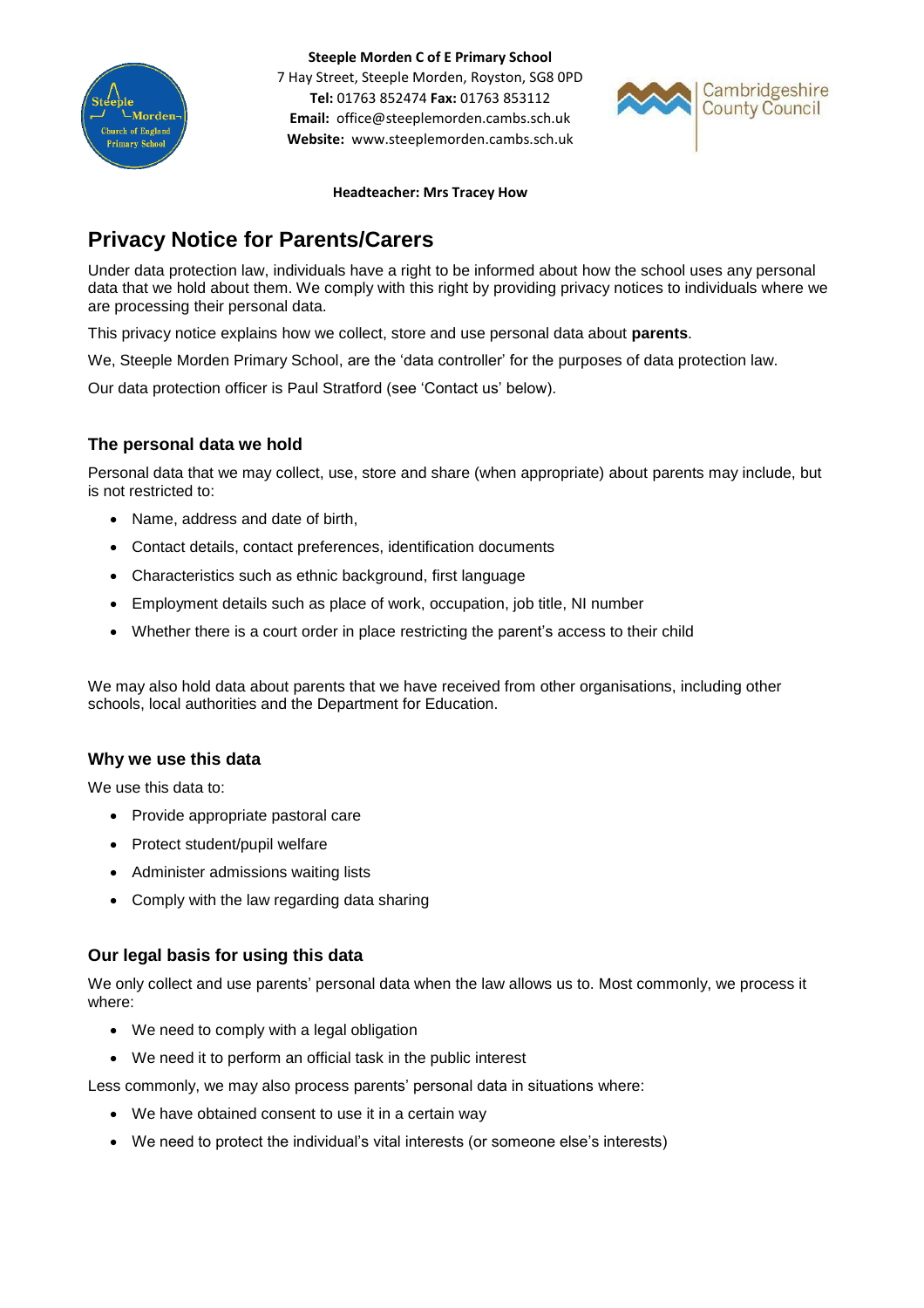Where we have obtained consent to use parents' personal data, this consent can be withdrawn at any time. We will make this clear when we ask for consent, and explain how consent can be withdrawn.

Some of the reasons listed above for collecting and using parents' personal data overlap, and there may be several grounds which justify our use of this data.

## **Collecting this information**

While the majority of information we collect about parents is mandatory, there is some information that can be provided voluntarily.

Whenever we seek to collect information from you, we make it clear whether providing it is mandatory or optional. If it is mandatory, we will explain the possible consequences of not complying.

#### **How we store this data**

We keep personal information about students/pupils and their parents while they are attending our school. We may also keep it beyond their attendance at our school if this is necessary in order to comply with our legal obligations. We store this data in both digital and paper based formats. We keep personal data according to the Retention Schedule set out in the Information and Record Management Society's Toolkit for Schools. This can be found [here.](http://irms.org.uk/?page=schoolstoolkit&terms=%22toolkit+and+schools%22)

#### **Data sharing**

We do not share information about parents with any third party without consent unless the law and our policies allow us to do so.

Where it is legally required, or necessary (and it complies with data protection law) we may share personal information about parents with:

- Our local authority to meet our legal obligations to share certain information with it, such as safeguarding concerns and exclusions
- The Department for Education to meet our legal obligations to share certain information with it.
- Suppliers and service providers to enable them to provide the service we have contracted them for
- Survey and research organisations to help us fulfil our public task
- Health authorities to meet our legal obligation to keep our pupils safe
- Health and social welfare organisations to meet our legal obligation and to protect our pupils
- Charities and voluntary organisations to help us fulfil our public task and to protect the pupils
- Police forces, courts, tribunals to meet our legal obligations to share information with them

#### **Transferring data internationally**

Where we transfer personal data to a country or territory outside the European Economic Area, we will do so in accordance with data protection law.

#### **Parents' rights regarding personal data**

Individuals have a right to make a **'subject access request'** to gain access to personal information that the school holds about them.

If you make a subject access request, and if we do hold information about you, we will:

- Give you a description of it
- Tell you why we are holding and processing it, and how long we will keep it for
- Explain where we got it from, if not from you or your child
- Tell you who it has been, or will be, shared with